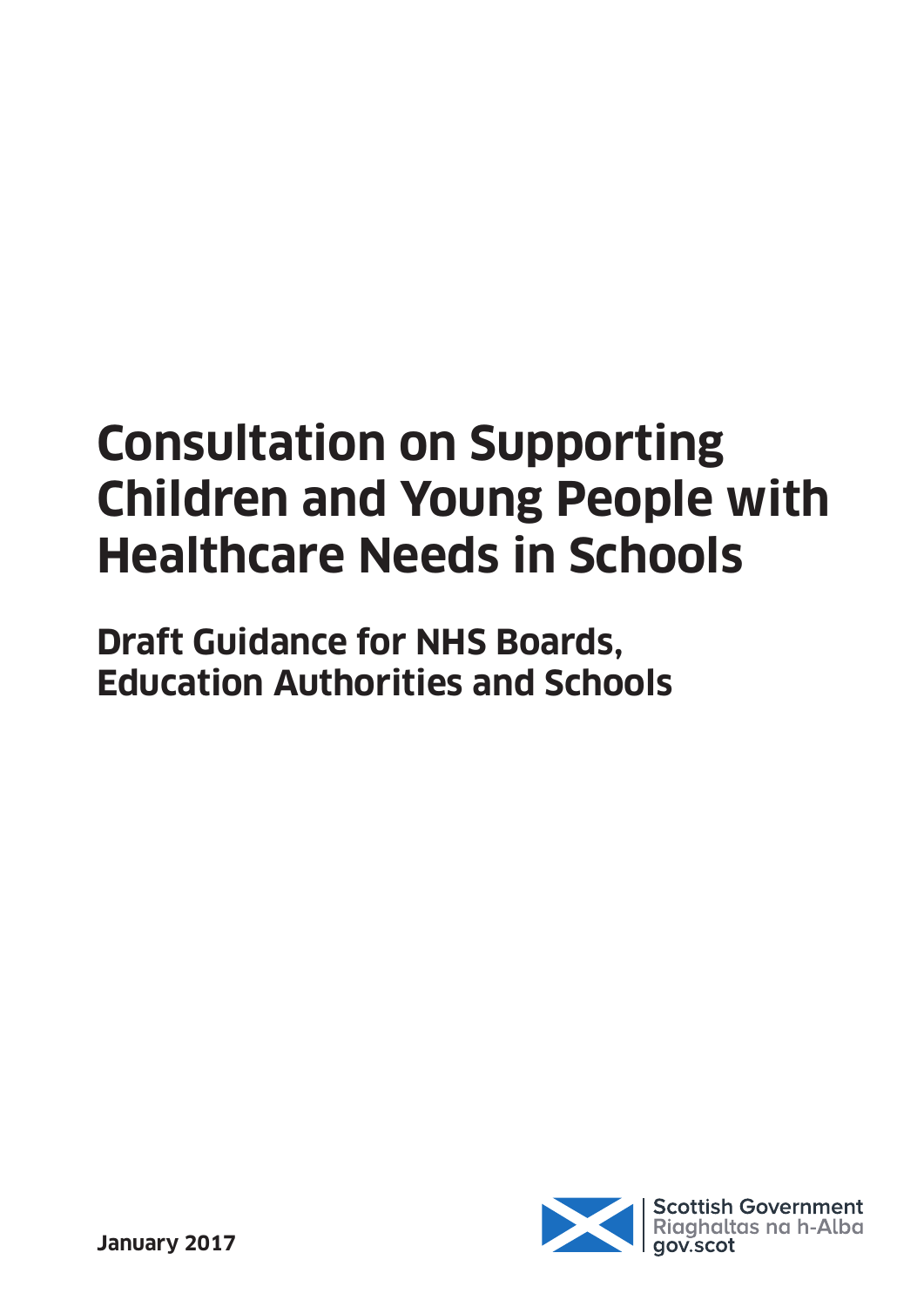# **Responding to this Consultation**

We are inviting responses to this consultation by 24 April 2017

Please respond to this consultation using the Scottish Government's consultation platform, Citizen Space. You view and respond to this consultation online at [https://consult.scotland.gov.uk/supporting-learners/guidance-on-healthcare-needs-in](https://consult.scotland.gov.uk/supporting-learners/guidance-on-healthcare-needs-in-schools/start_preview?token=df1ae456b8ee8f2cd2ab0596bcac56a677d7dbdb)[schools/start\\_preview?token=df1ae456b8ee8f2cd2ab0596bcac56a677d7dbdb.](https://consult.scotland.gov.uk/supporting-learners/guidance-on-healthcare-needs-in-schools/start_preview?token=df1ae456b8ee8f2cd2ab0596bcac56a677d7dbdb) You can save and return to your responses while the consultation is still open. Please ensure that consultation responses are submitted before the closing date of 24 April 2017

If you are unable to respond online, please complete the Respondent Information Form (see "Handling your Response" below) to:

#### **HNIS, Support and Wellbeing Unit, Area 2C South, Victoria Quay, Edinburgh, EH6 6QQ.**

#### **Handling your response**

If you respond using Citizen Space (http://consult.scotland.gov.uk/), you will be directed to the Respondent Information Form. Please indicate how you wish your response to be handled and, in particular, whether you are happy for your response to published.

If you are unable to respond via Citizen Space, please complete and return the Respondent Information Form attached included in this document. If you ask for your response not to be published, we will regard it as confidential, and we will treat it accordingly.

All respondents should be aware that the Scottish Government is subject to the provisions of the Freedom of Information (Scotland) Act 2002 and would therefore have to consider any request made to it under the Act for information relating to responses made to this consultation exercise.

#### **Next steps in the process**

Where respondents have given permission for their response to be made public, and after we have checked that they contain no potentially defamatory material, responses will be made available to the public at http://consult.scotland.gov.uk. If you use Citizen Space to respond, you will receive a copy of your response via email.

Following the closing date, all responses will be analysed and considered along with any other available evidence to help us. Responses will be published where we have been given permission to do so.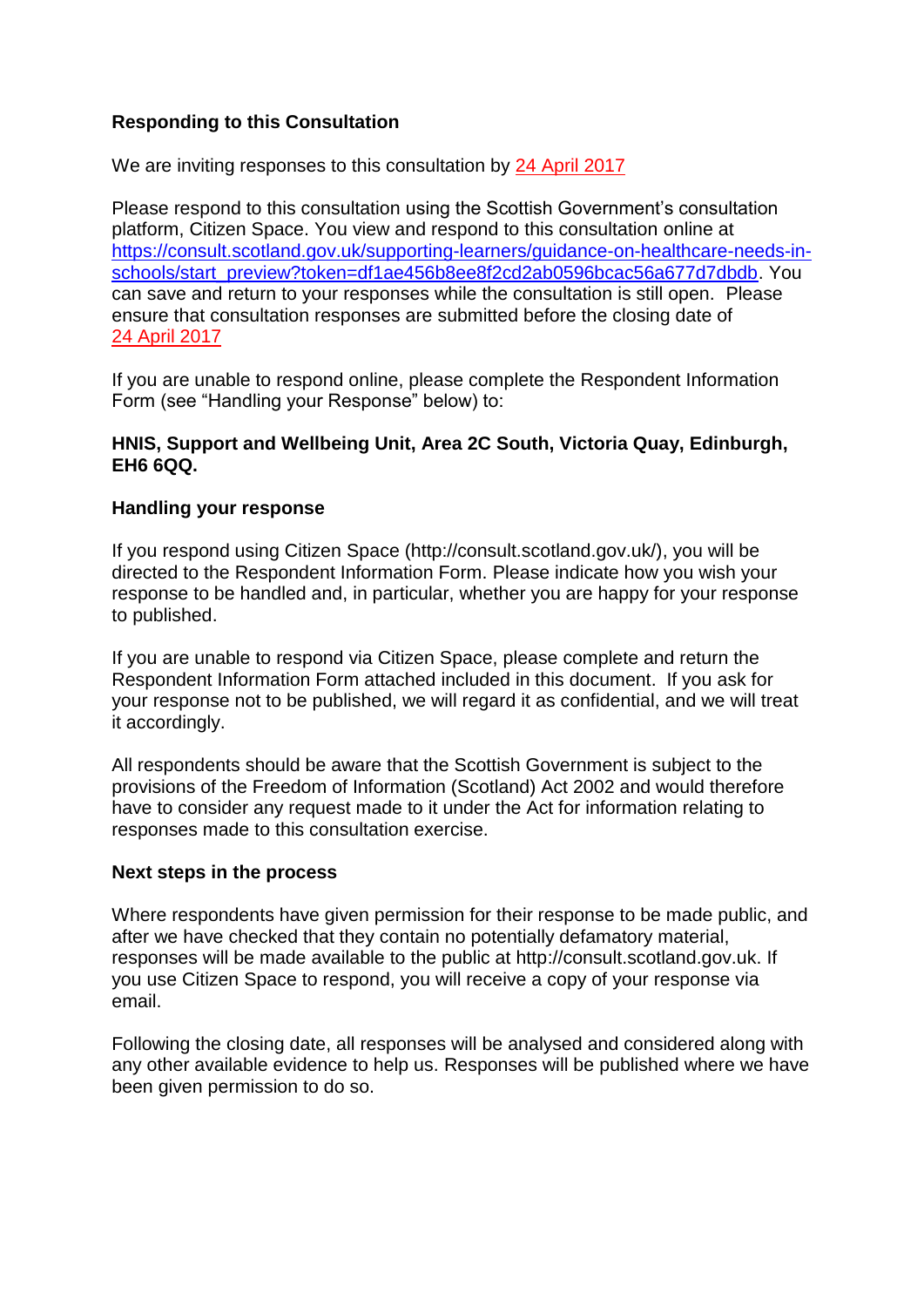# **Comments and complaints**

If you have any comments about how this consultation exercise has been conducted, please send them **HNIS@gov.scot**

#### **Scottish Government consultation process**

Consultation is an essential part of the policy-making process. It gives us the opportunity to consider your opinion and expertise on a proposed area of work.

You can find all our consultations online: http://consult.scotland.gov.uk. Each consultation details the issues under consideration, as well as a way for you to give us your views, either online, by email or by post.

Consultations may involve seeking views in a number of different ways, such as public meetings, focus groups, or other online methods such as Dialogue (https://www.ideas.gov.scot)

Responses will be analysed and used as part of the decision making process, along with a range of other available information and evidence. We will publish a report of this analysis for every consultation. Depending on the nature of the consultation exercise the responses received may:

- indicate the need for policy development or review
- inform the development of a particular policy
- help decisions to be made between alternative policy proposals
- be used to finalise legislation before it is implemented

While details of particular circumstances described in a response to a consultation exercise may usefully inform the policy process, consultation exercises cannot address individual concerns and comments, which should be directed to the relevant public body.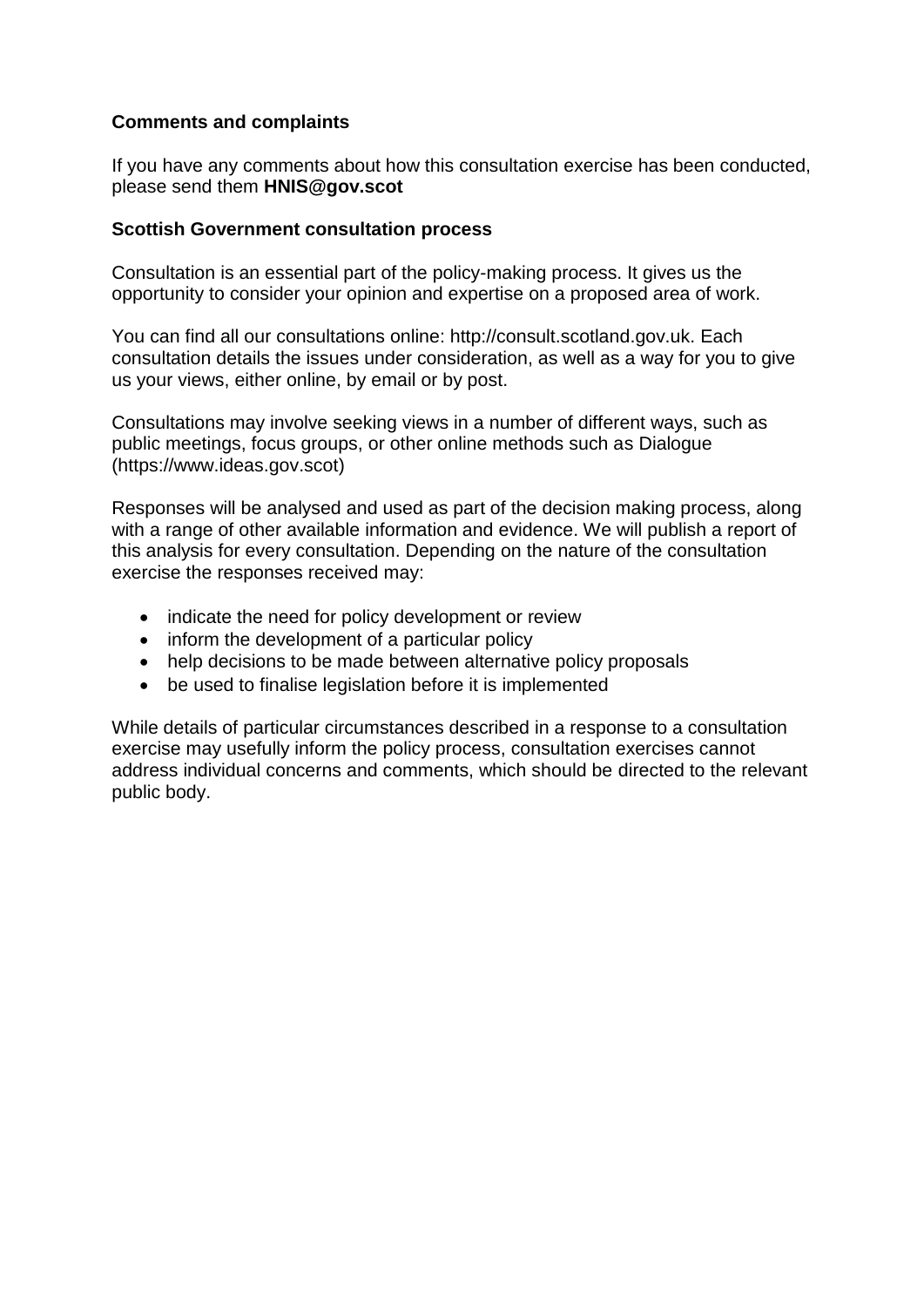

# **Responding to this Consultation**

# **RESPONDENT INFORMATION FORM**

**Please Note** this form **must** be completed and returned with your response.

Are you responding as an individual or an organisation?

| Individual |
|------------|
|------------|

 $\Box$ **Organisation** 

Full name or organisation's name

Phone number

Address

Postcode

Email

| The Scottish Government would like your<br>permission to publish your consultation<br>response. Please indicate your publishing<br>preference: |                                      | Information for organisations:                                                                                                                                                    |  |
|------------------------------------------------------------------------------------------------------------------------------------------------|--------------------------------------|-----------------------------------------------------------------------------------------------------------------------------------------------------------------------------------|--|
|                                                                                                                                                |                                      | The option 'Publish response only (without name)<br>is available for individual respondents only If this<br>option is selected, the organisation name will still<br>be published. |  |
|                                                                                                                                                | Publish response with name           | If you choose the option 'Do not publish response',<br>your organisation name may still be listed as                                                                              |  |
|                                                                                                                                                | Publish response only (without name) | having responded to the consultation in, for                                                                                                                                      |  |
|                                                                                                                                                | Do not publish response              | example, the analysis report.                                                                                                                                                     |  |

We will share your response internally with other Scottish Government policy teams who may be addressing the issues you discuss. They may wish to contact you again in the future, but we require your permission to do so. Are you content for Scottish Government to contact you again in relation to this consultation exercise?

 $\Box$ No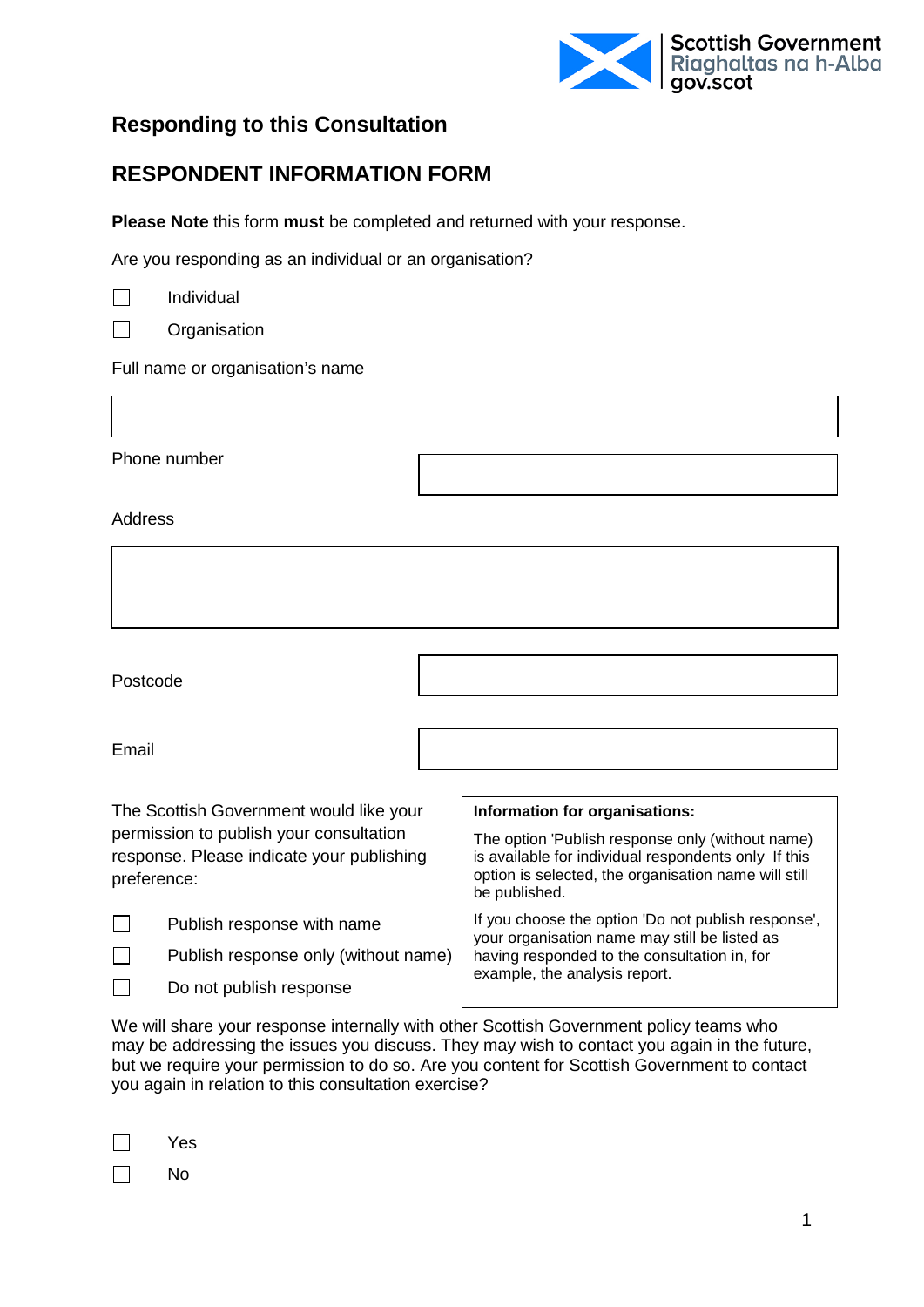# **CONSULTATION QUESTIONS INDEX**

- 1. Introduction
- 2. Chapter 1 The legislative and policy context
- 3. Chapter 2 Rights and responsibilities<br>4. Chapter 3 NHS board and education
- 4. Chapter 3 NHS board and education authority agreements and policies<br>5. Chapter 4 School level arrangements
- 5. Chapter 4 School level arrangements
- 6. Chapter 5 Circumstances where a school may need to make special
- arrangements for supporting children and young people with healthcare needs<br>7. Annexes A & B Guidance on the use of emergency salbutamol inhaler

Annexes A  $\& B -$  Guidance on the use of emergency salbutamol inhalers and other condition specific information

8. Annexes C and D – Other relevant legislation, other useful guidance documents and useful organisations

- 9. Paracetamol (and the use of other non-prescription medicines in schools)<br>10. Guidance Structure
- 10. Guidance Structure<br>11. General
- **General**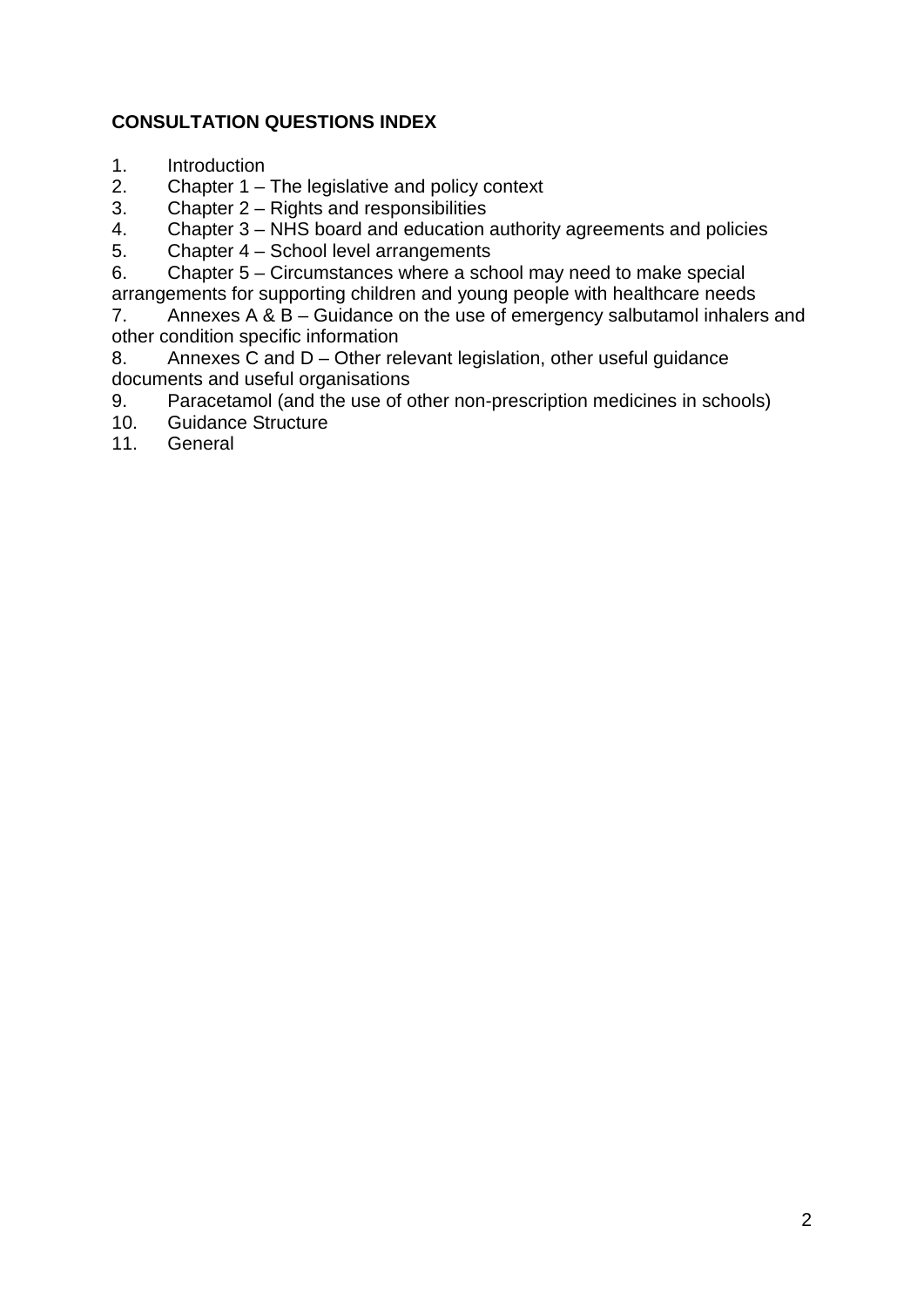# **CONSULTATION QUESTIONS**

(If you are responding to this consultation electronically, to complete tick boxes, please double click on one of the boxes above and select the default value as 'checked').

#### **1. Introduction**

The introduction provides information on what the guidance is about, how the guidance should be used, the status of the guidance and principles that should be applied in supporting the healthcare needs of children and young people in schools.

• Is the information provided in the introduction clearly set out? Please tick the box that applies.

**Yes No Don't know**

If you selected no, please provide details of additional information which should be included or removed and a brief reason for it.

• Are there any areas missing, requiring strengthening, or which are not required? Please tick the box that applies.

**Yes No Don't know**

If you selected yes, please provide alternative suggestions or indicate the areas which should be removed.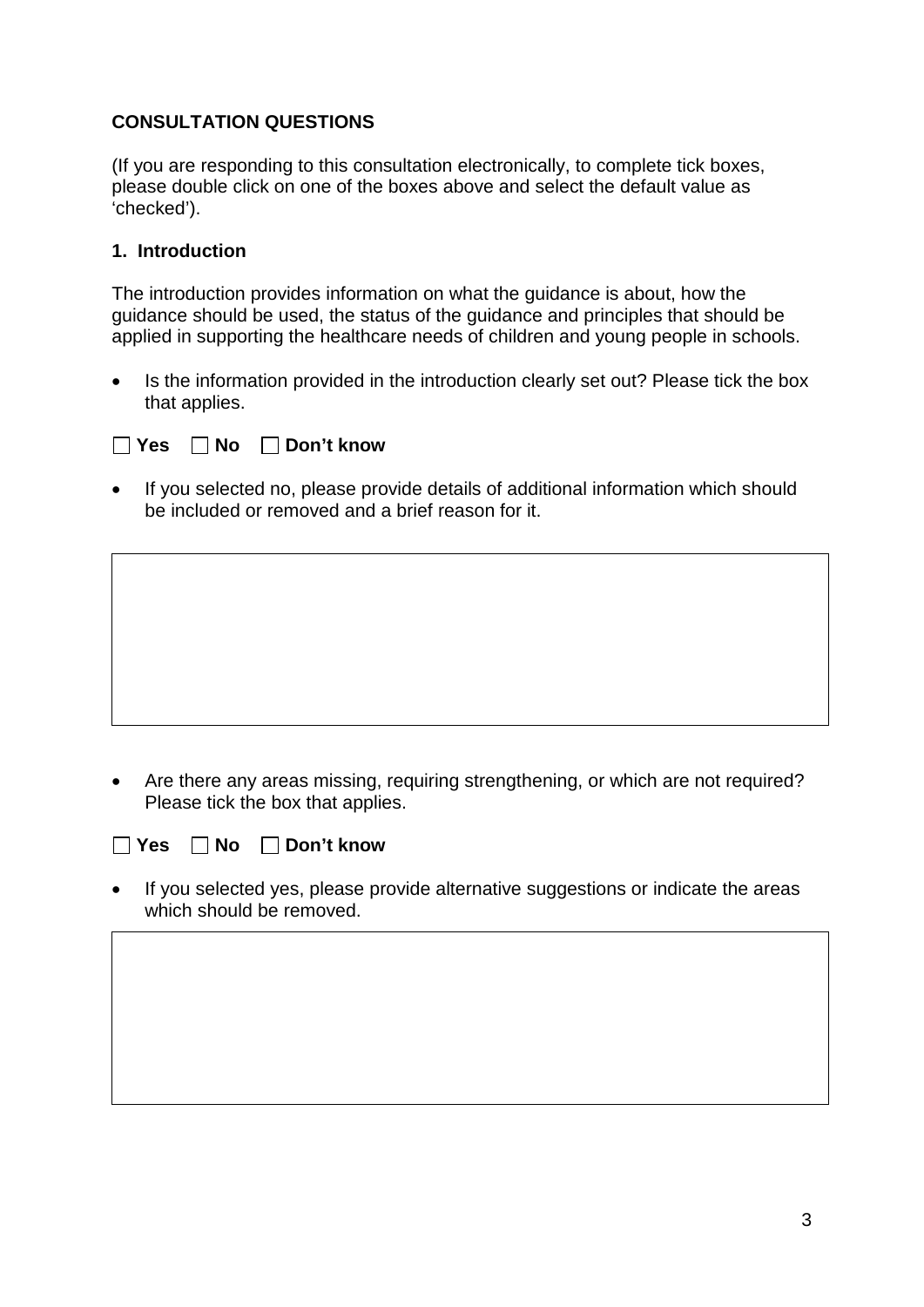# **2. Chapter 1 – The legislative and policy context**

This chapter of the guidance sets out the legal and policy framework which directly affects the provision of healthcare support in schools.

• Does this chapter provide sufficient reference to the relevant policy and legislative provisions? Please tick the box that applies.

| $\bullet$ | If you selected no, please provide details of additional information which should<br>be included or removed and a brief reason for it. |
|-----------|----------------------------------------------------------------------------------------------------------------------------------------|
|           |                                                                                                                                        |
|           |                                                                                                                                        |
|           |                                                                                                                                        |
|           |                                                                                                                                        |
|           |                                                                                                                                        |

- Does the information provided under each heading in this section adequately explain how the legislation or policy applies in relation to provision of healthcare or administration of medicines in schools? Please tick the box that applies.
- **Yes No Don't know**

■ Yes ■ No ■ Don't know

• If you selected no, please provide suggestions or additions that should be made and a brief reason for it.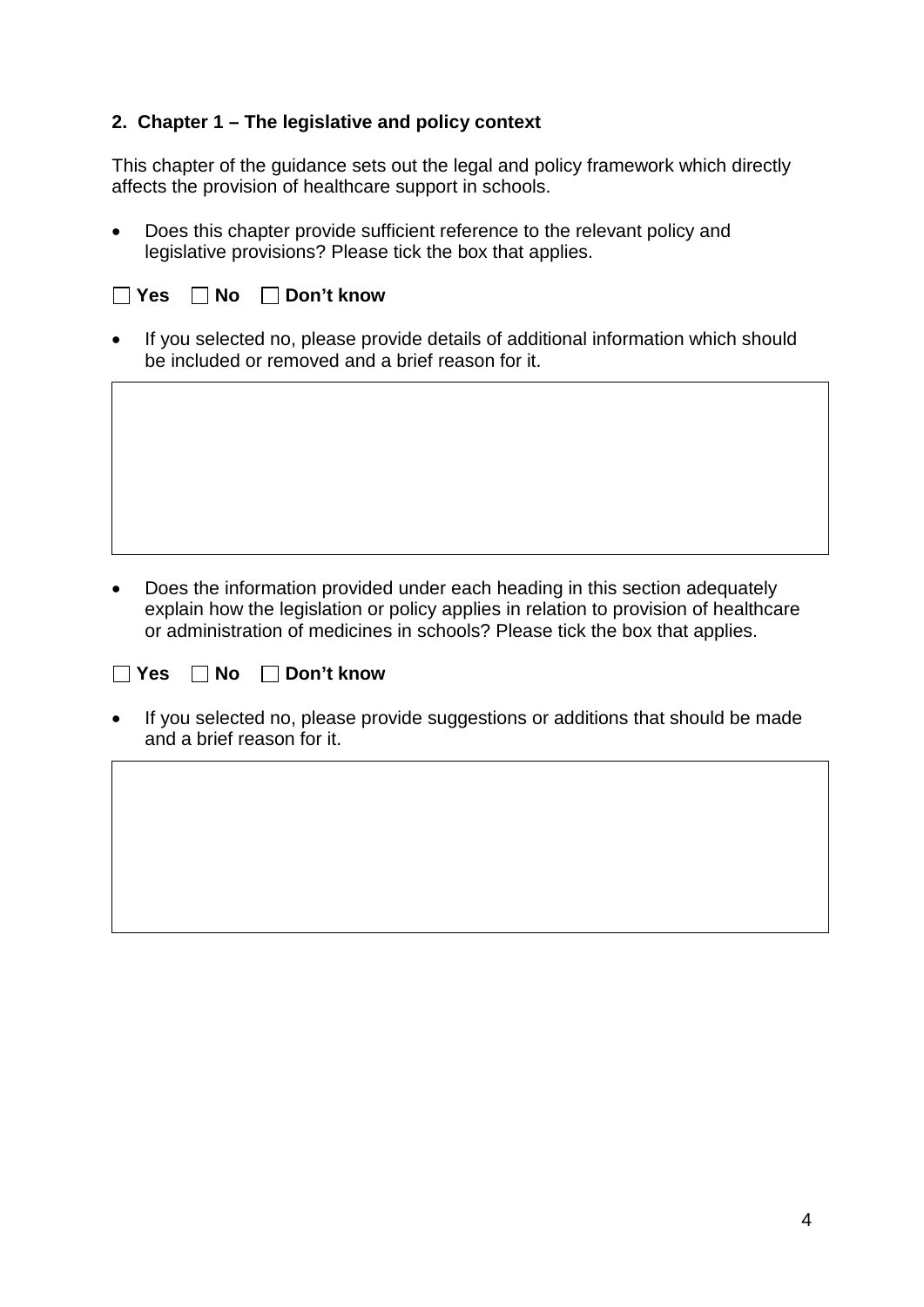# **3. Chapter 2 – Rights and responsibilities**

This chapter outlines the framework of responsibility and accountability that NHS boards, education authorities and schools have when putting in place arrangements for supporting the healthcare needs of children and young people at school.

It reflects the importance of collaborative working to provide support and enable children and young people with healthcare needs to participate fully in their learning and in the life of the school.

• Are there any areas missing, requiring strengthening, or which are not required and could be removed? Please tick the box that applies.

| □ Yes □ No □ Don't know |  |  |  |
|-------------------------|--|--|--|
|-------------------------|--|--|--|

If you selected yes, please suggest ways in which this section might be improved.

# **4. Chapter 3 – NHS board and education authority agreements and policies**

This chapter sets out that NHS boards must ensure that they have strategic joint agreements in place with the relevant education authority which determines the respective responsibilities of each in relation to supporting the healthcare needs of children and young people in schools in their areas (outlining local protocols and procedures, including training). These strategic joint agreements will reflect or form part of the local arrangements in place for children's services planning and should reflect the principles of Getting it Right for Every Child.

• Are there any areas missing, requiring strengthening, or which are not required and could be removed? Please tick the box that applies.

# **Yes No Don't know**

• If you selected yes, please suggest ways in which this section might be improved.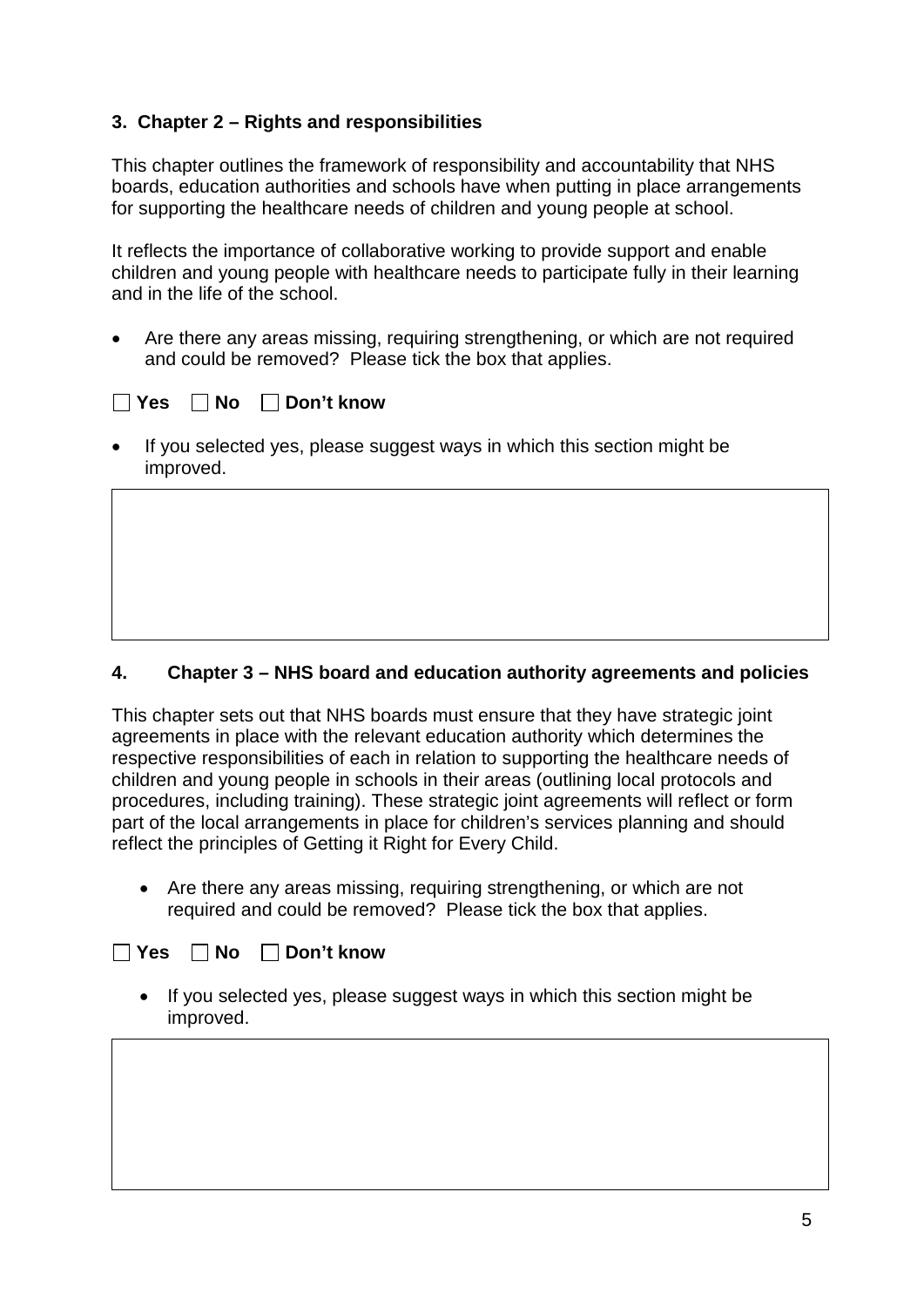# **5. Chapter 4 - School level arrangements**

This chapter sets out that schools should consider the NHS Board and EA joint policy framework on supporting the healthcare needs of children and young people and adopt or or reflect this in any of the local policies and practices that are put in place by any individual school or cluster of schools. This will ensure that the arrangements in place at school are consistent with other schools in the area, and appropriate to the local context of the school and the school community.

• Are there any areas missing, requiring strengthening, or which are not required and could be removed? Please tick the box that applies.

# **Particle X Bon't know**

• If you selected yes, please suggest ways in which this section might be improved.

# **6. Chapter 5 – Circumstances where a school may need to make special arrangements for supporting children and young people with healthcare needs**

The policy framework as agreed by NHS boards and EAs on supporting the healthcare needs of children and young people in schools should be adopted or reflected in any of the local policies and practices that are put in place by any individual school or cluster of schools. This will ensure that the arrangements in place at school are consistent with other schools in the area, but are also appropriate to the local context of the school and the school community.

• Are there any areas missing, requiring strengthening, or which are not required and could be removed? Please tick the box that applies.

# **Yes No Don't know**

• If you selected yes, please suggest ways in which this section might be improved.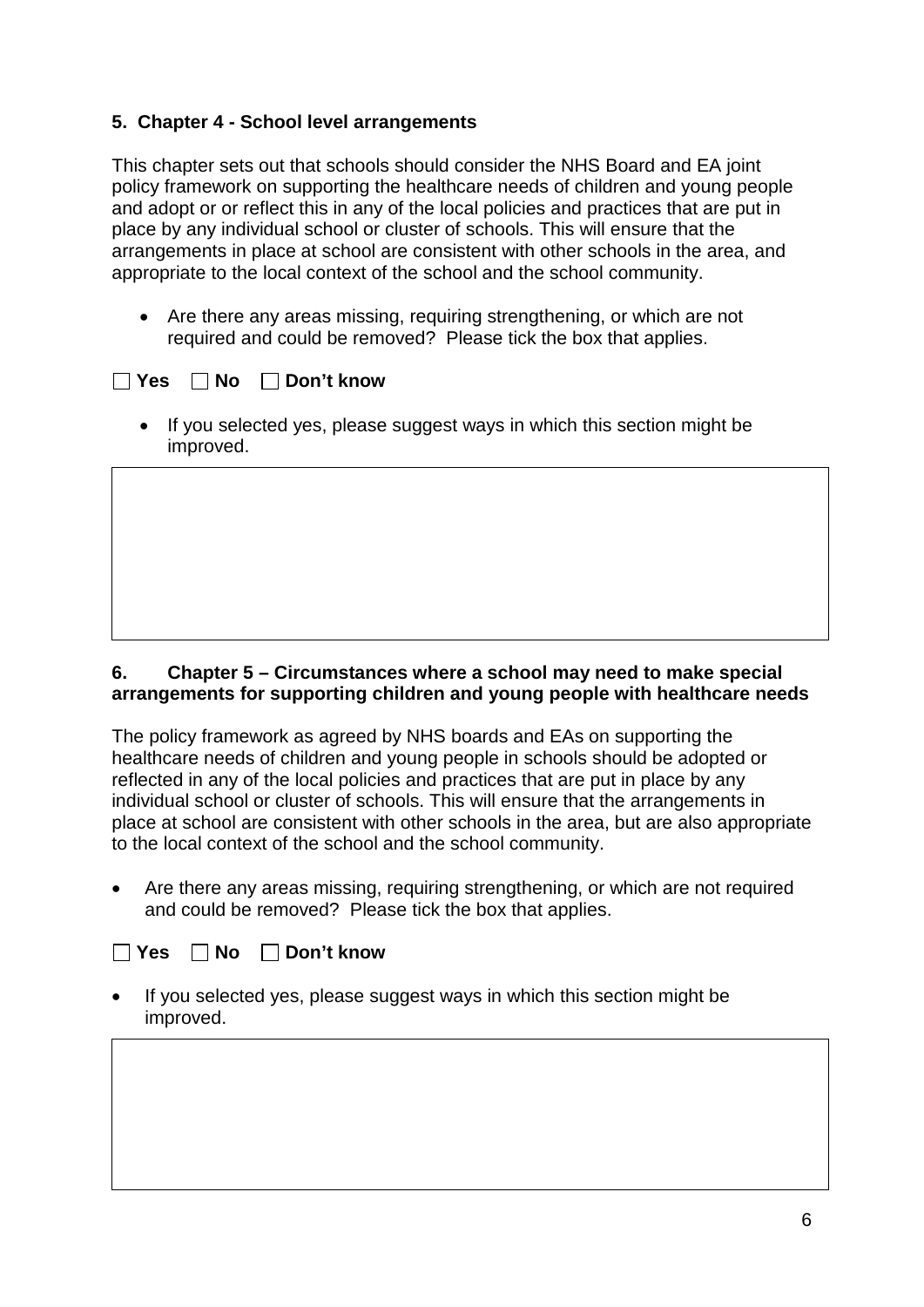#### **7. Annexes A & B – Guidance on the use of emergency salbutamol inhalers and other condition specific information**

Annex A provides guidance to education authorities and schools in Scotland on the use of emergency Salbutamol Inhalers to accompany the guidance to NHS boards, education authorities and schools on 'Supporting the healthcare needs of children and young people at school'. Annex B contains other condition specific information.

• Are there any areas missing, requiring strengthening, or which are not required and could be removed? Please tick the box that applies.

| ◯ Yes Q No Q Don't know |  |  |
|-------------------------|--|--|
|-------------------------|--|--|

If you selected yes, please suggest ways in which this section might be improved.

# **8. Annexes C and D – Other relevant legislation, useful guidance and useful organisations**

Annexes C and D provide additional information/ resources to support the guidance.

• Do these Annexes provide appropriate supplementary detail? Please tick the box that applies.

**Particle X No Don't know** 

If you selected no, please provide details of additional information which should be included or removed and a brief reason for it.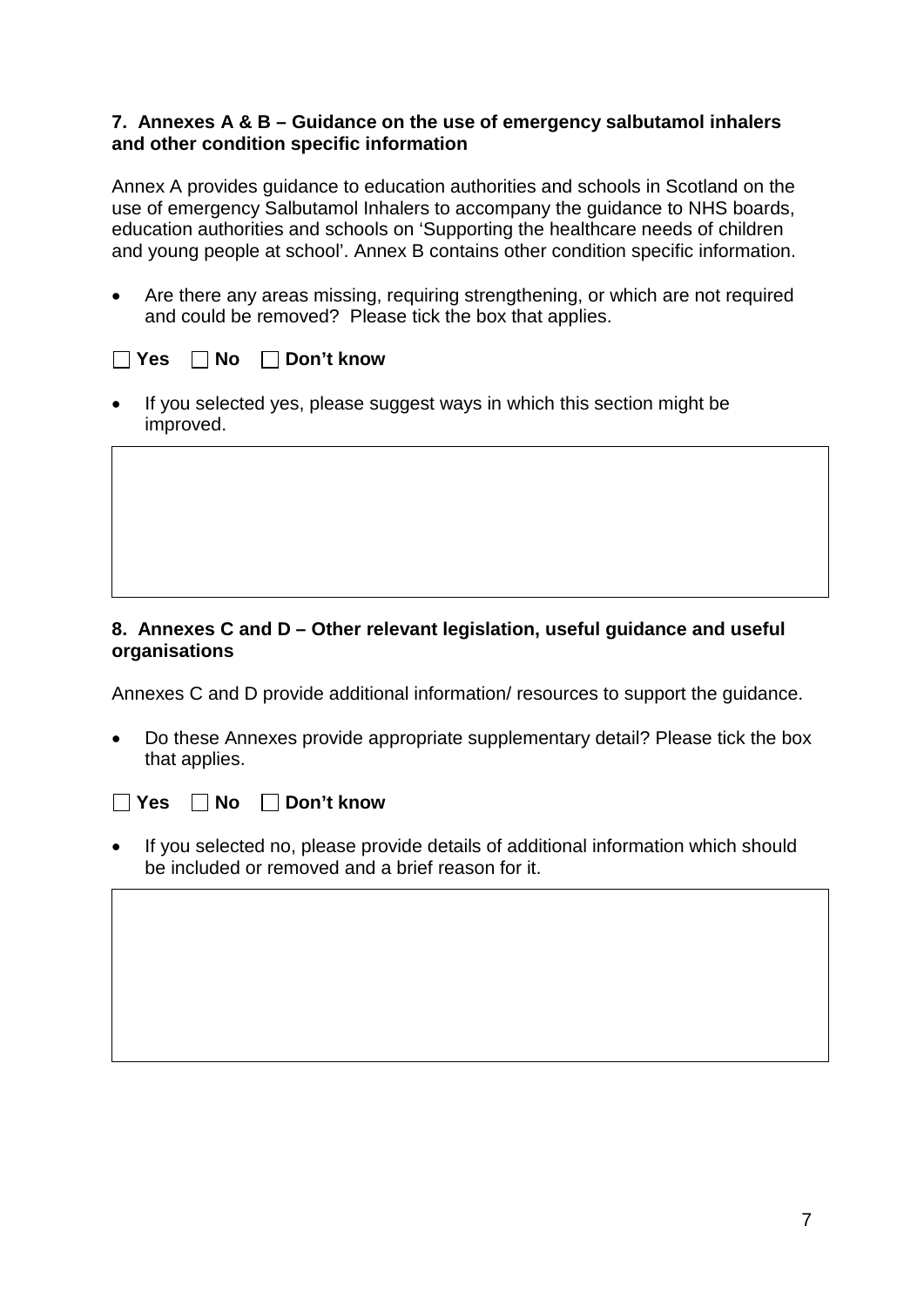# **9. Paracetamol (and the use of other non-prescription medicines in schools)**

Paragraph 109-112 of the guidance sets out:

# **Paracetamol (and the use of other non-prescription medicines in schools)**

109. Children and young people in schools sometimes ask for painkillers (analgesics) or other non-prescribed medication at school such as antihistamines. However, schools should not hold non-prescribed medication. If a child or young person suffers regularly from acute pain or symptoms, such as a headache, period pain or hayfever, parents may provide the school with non-prescribed medication alongside clear and appropriate instructions and consent for the medication to be (often via the completion of a standard form). Alternatively parents (or where appropriate the young person) may ask for the medication to be prescribed by a GP.

110. A member of staff should supervise younger children taking the medication and ensure that the individual's parents are informed on the day the medication is taken.

111. Some children and young people with the maturity and capacity to carry and self-manage their own non-prescribed medication and symptoms (for example, for period pain, occasional headaches, minor viral illnesses, coughs, sore throats or hayfever) should be allowed to do so. In such circumstances it is recommended that only medication that can be purchased by a pharmacy should be carried and that children and young people carry as little medication as possible in the original pack or bottle. It is recommended that children and young people should carry as little medication as possible in the original pack or bottle - normally only enough for a single school day (although this may not be possible for liquids or sprays). Blister packs, for example, can be cut to ensure only a single day's medication is carried.

112. It should be noted that children under 16 should not be given or take aspirin, unless prescribed by a doctor<sup>[1](#page-10-0)</sup>. Further, codeine should not be provided to children under 12 as it is associated with a risk of respiratory side effects, and is not recommended for adolescents (1[2](#page-10-1) to 18) who have problems with breathing<sup>2</sup>.

This is a particularly difficult balance to strike, is the quidance on this particular issue appropriate? Please tick the box that applies.

# **Yes No Don't know**

• If you selected no, please provide details of additional information which should be included or removed and a brief reason for it.

<span id="page-10-0"></span> $\frac{1}{2}$  <http://www.nhsinform.co.uk/health-library/articles/a/anti-platelets-aspirin-low-dose/introduction/>  $\frac{2}{1}$  <https://www.gov.uk/drug-safety-update/codeine-for-cough-and-cold-restricted-use-in-children>

<span id="page-10-1"></span>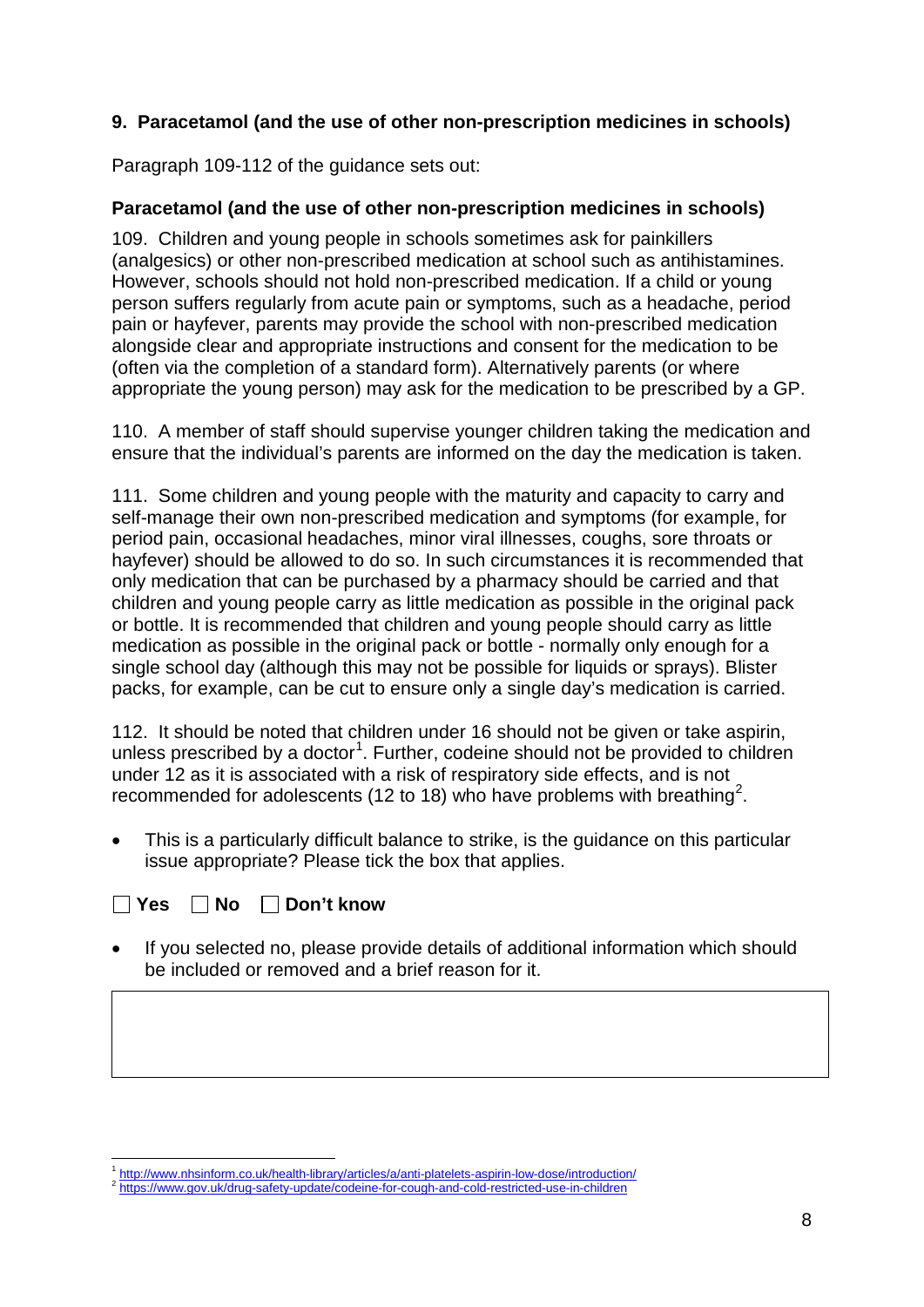# **10. Guidance Structure**

Does the structure help the reader to follow/use the guidance effectively? Please tick the box that applies.

# **Yes No Don't know**

If you selected no, please explain your answer.

• Is there anything in the body of the document that you would like moved to an annex or anything in an annex moved to the body of the document? Please tick the box that applies.

**The State State State State State State State State State State State State State State State State State State** 

If you selected yes, please provide details of the changes you would wish to see.

# **11. General**

Is the guidance helpful? Please tick the box that applies.

**Yes No Don't know**

If you selected no, please explain your answer.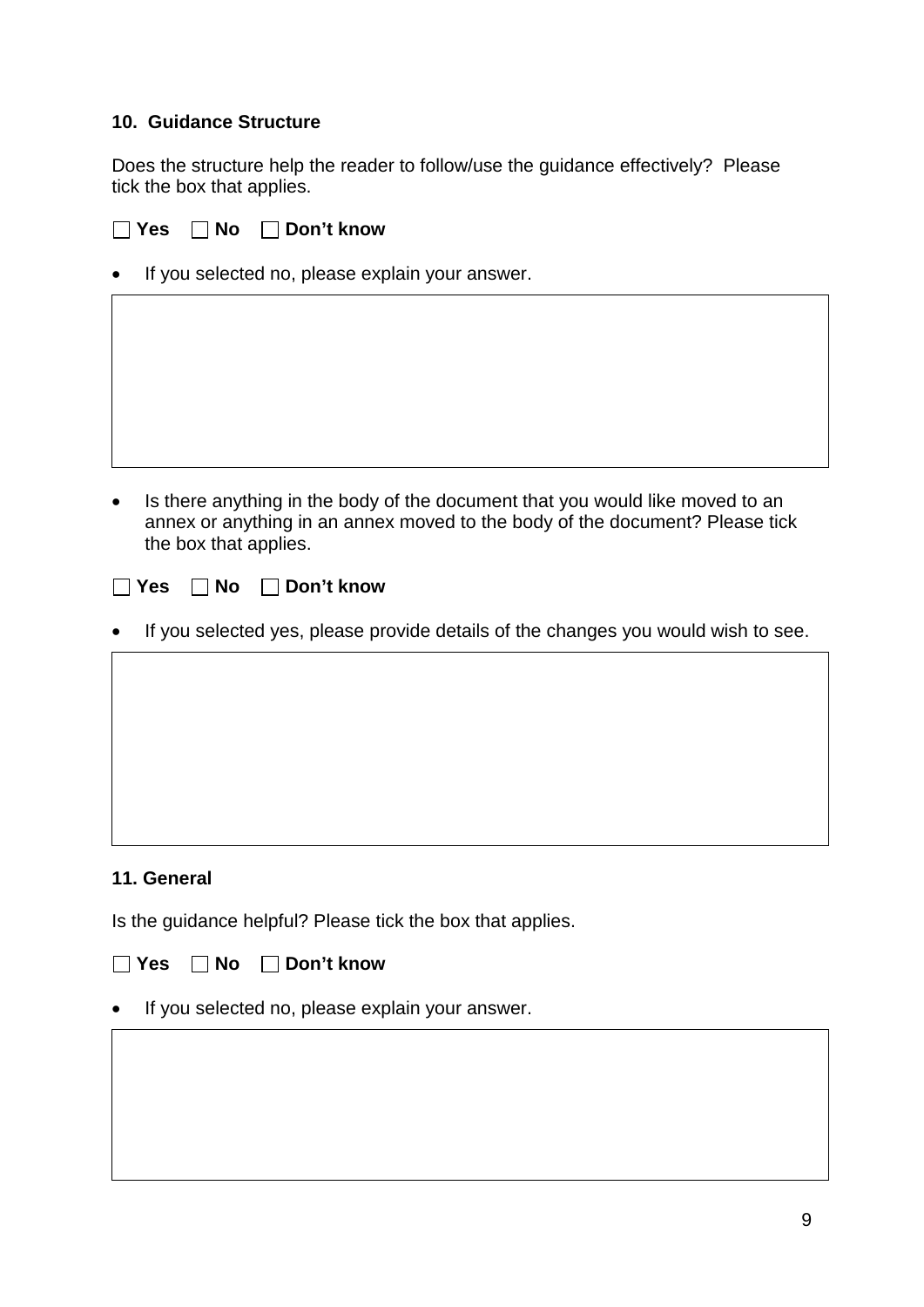• Are there any other comments you would wish to make about the draft guidance in supporting the health care needs of children and young people in schools?

**Thank-you for responding to this consultation.**

**Please return a completed copy of respondent information form by email to [HNIS@gov.scot](mailto:HNIS@gov.scot) or by post to HNIS, Support and Wellbeing Unit, Area 2C South, Victoria Quay, Edinburgh, EH6 6QQ.**